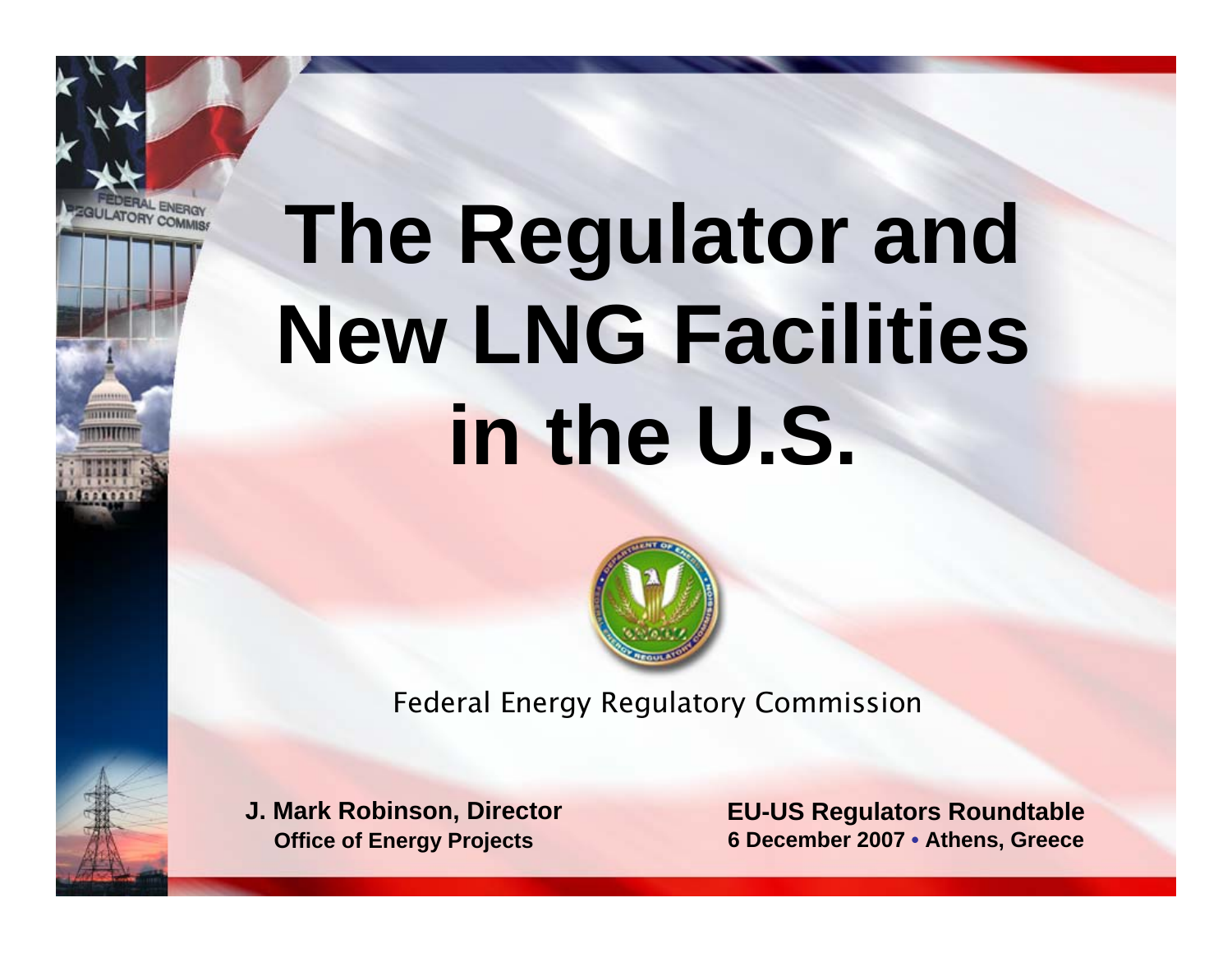#### **Total U.S. Energy Consumption has Remained Steady for the Last Ten Years**

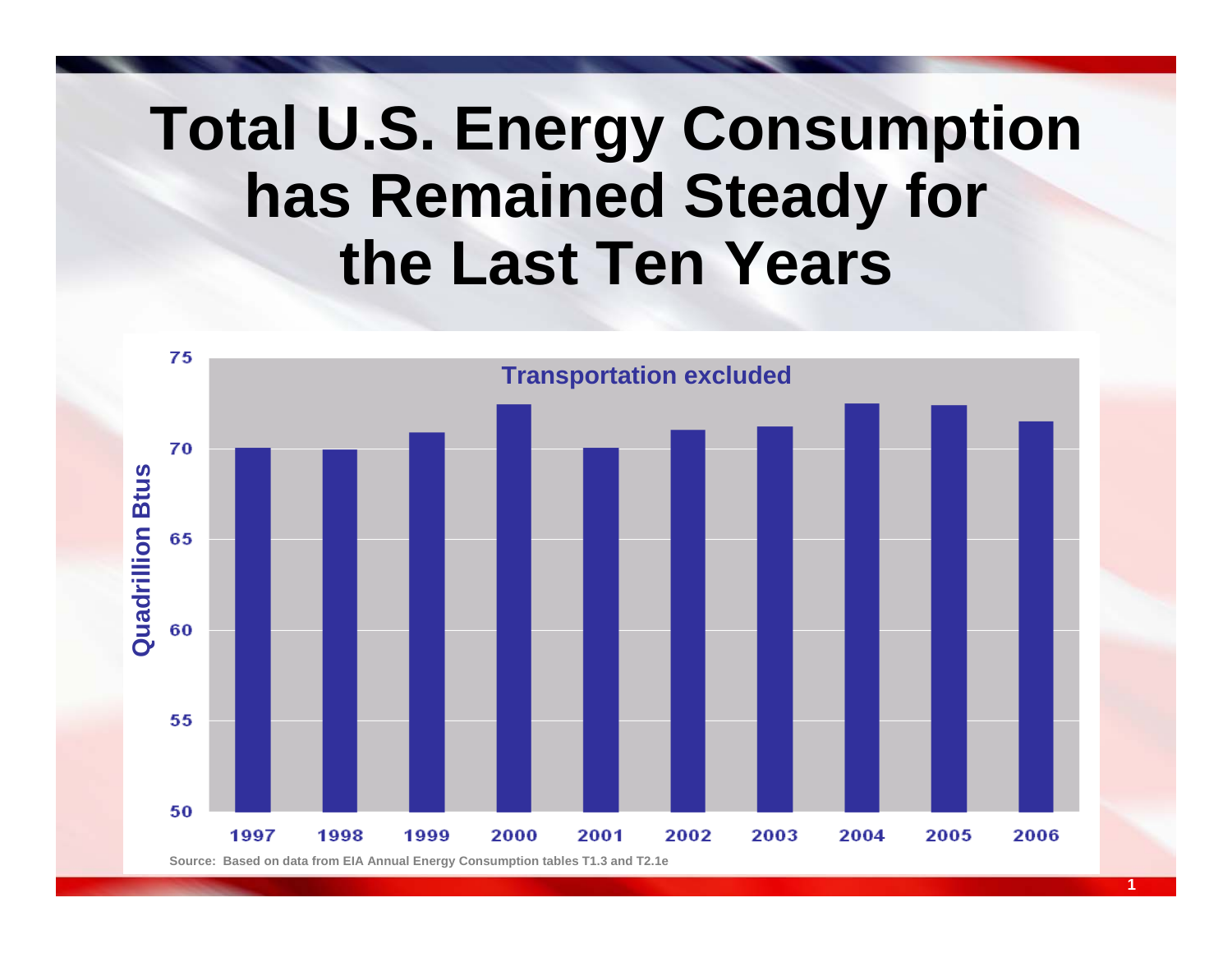#### **The Consumption of Natural Gas and Coal Have Increased at the Expense of Oil Consumption**



**Source: Based on data from EIA Annual Energy Consumption tables T1.3 and T2.1e**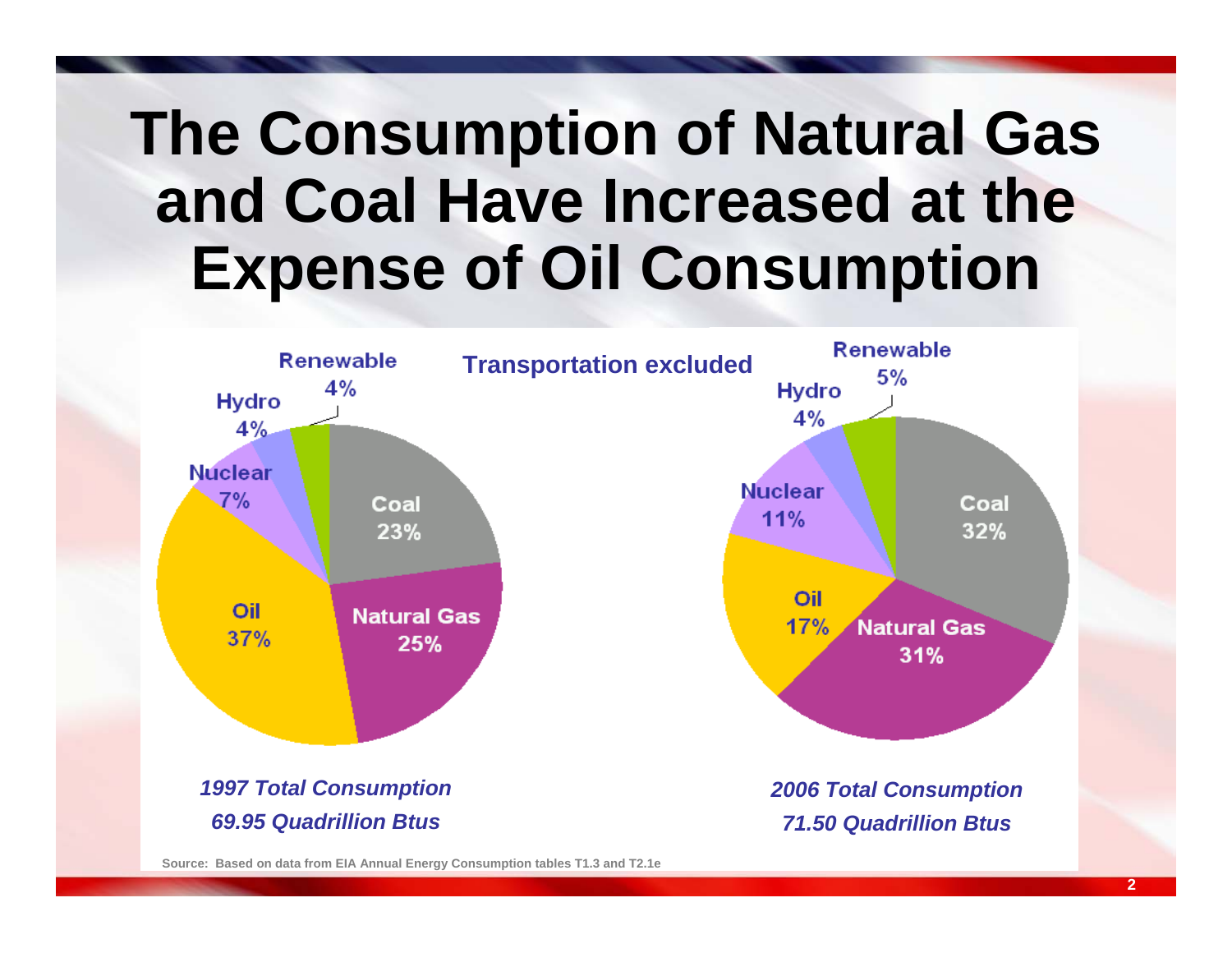### **No New Nuclear Generation Sites Between 1997 and 2007**

**No new nuclear power plant has been ordered in the U.S. for more than 25 years.**

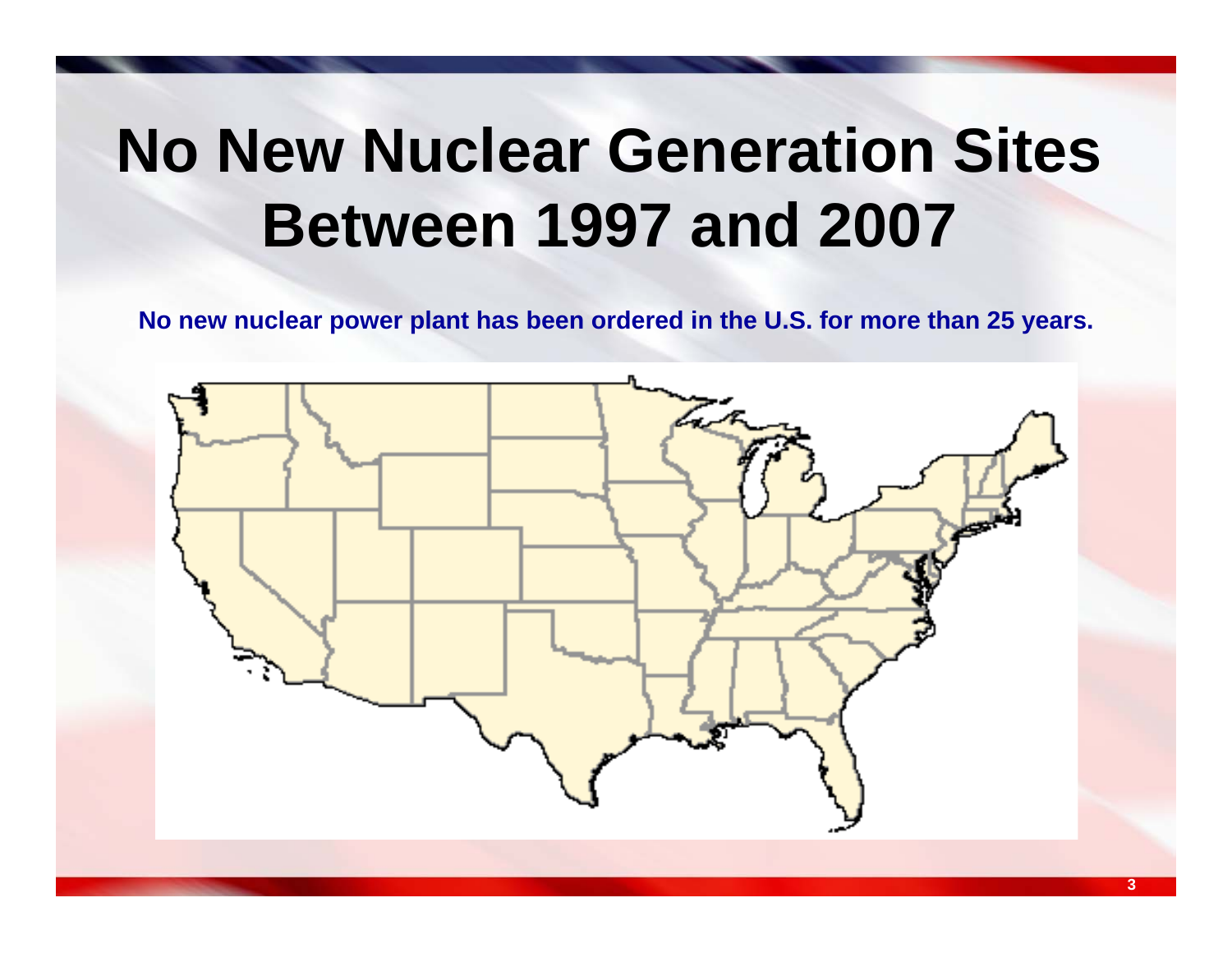### **New Coal Fired Generation From 1997 to 2007 Totaled 4,782 MW**

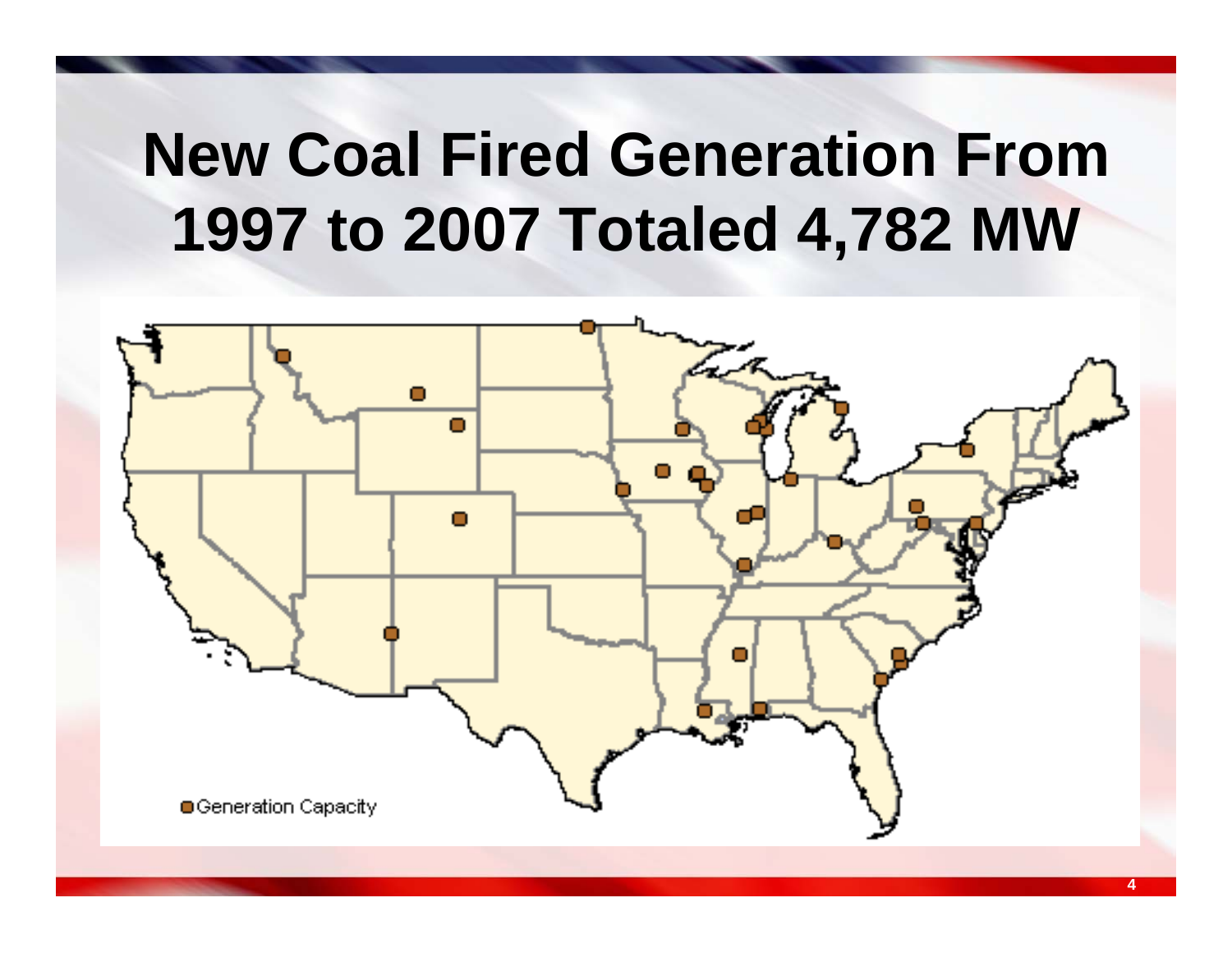#### **New Renewable Generation Between 1997 and 2007 Totaled 15,165 MW**

**86 percent of the new renewable power generation is wind.**

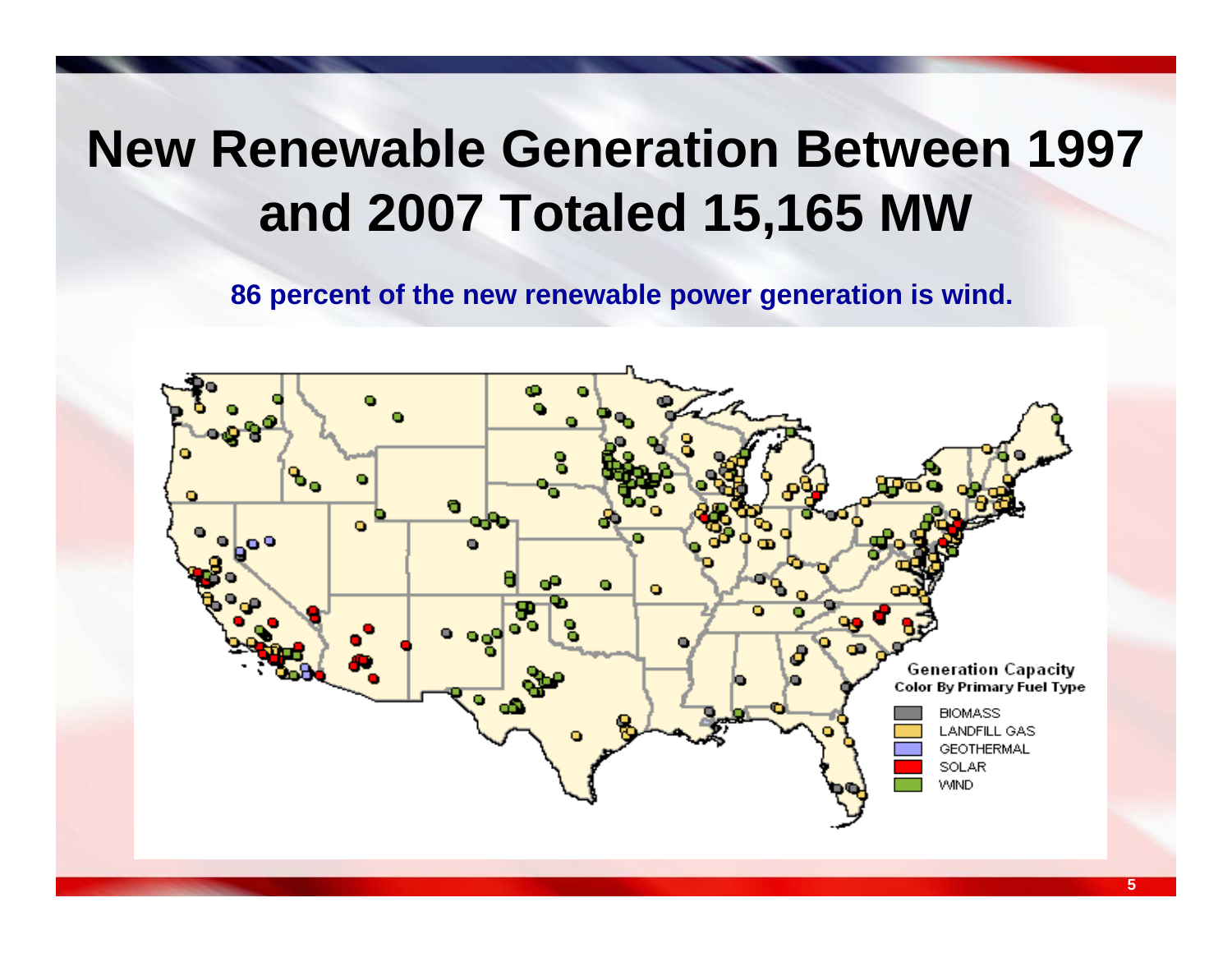## **New Natural Gas Fired Generation Between 1997 and 2007 Totaled 268,860 MW**

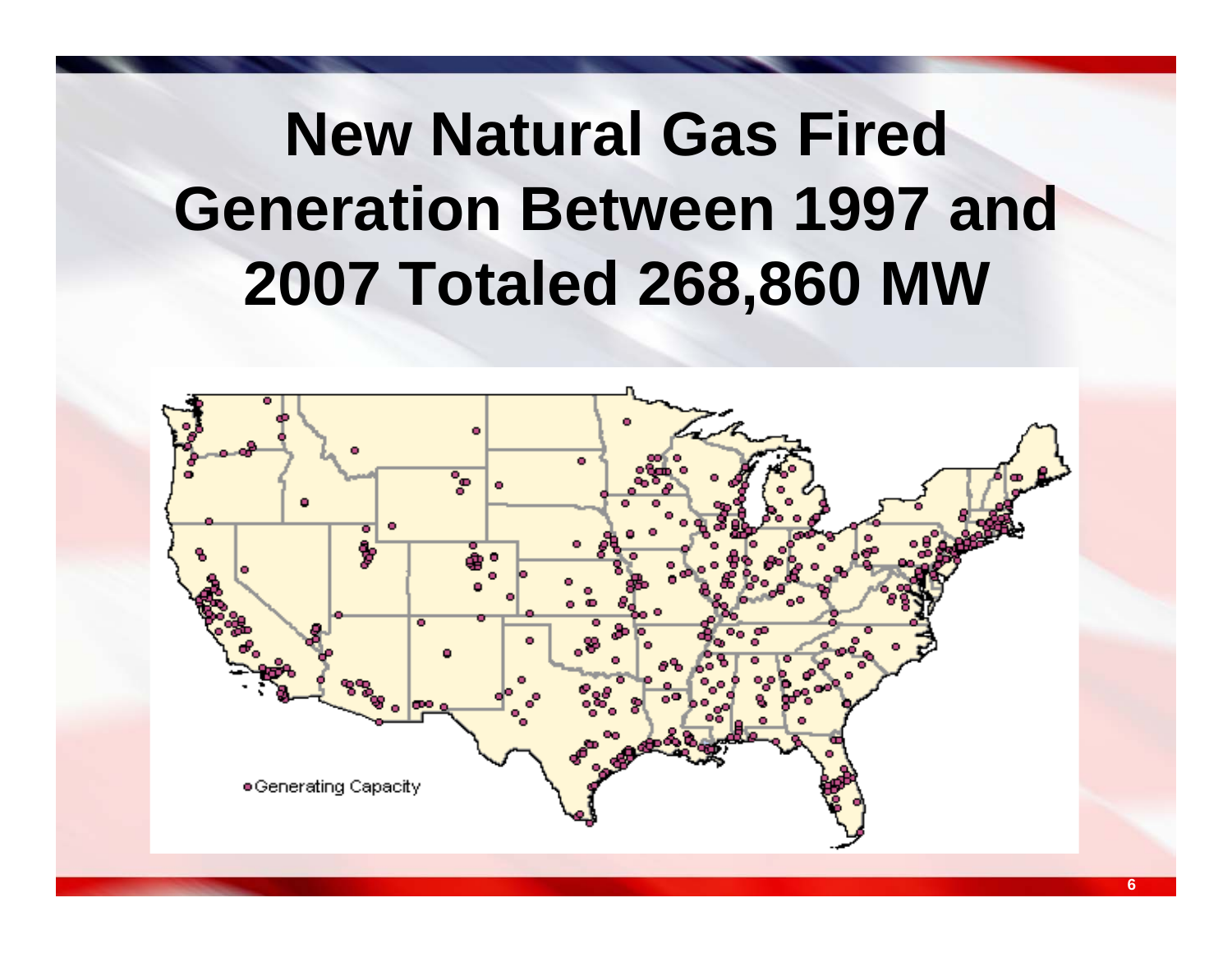#### **Between 2007 and 2017 Natural Gas Will Continue to be an Important Part of U.S. Energy Supply**



**Source: EIA Annual Energy Outlook 2007, Table 2 – Energy Consumption by Sector and Source, and Table 16- Renewable Energy Consumption by Sector and Source and Reference Case Table 13 – Natural Gas Supply, Disposition, and Price.**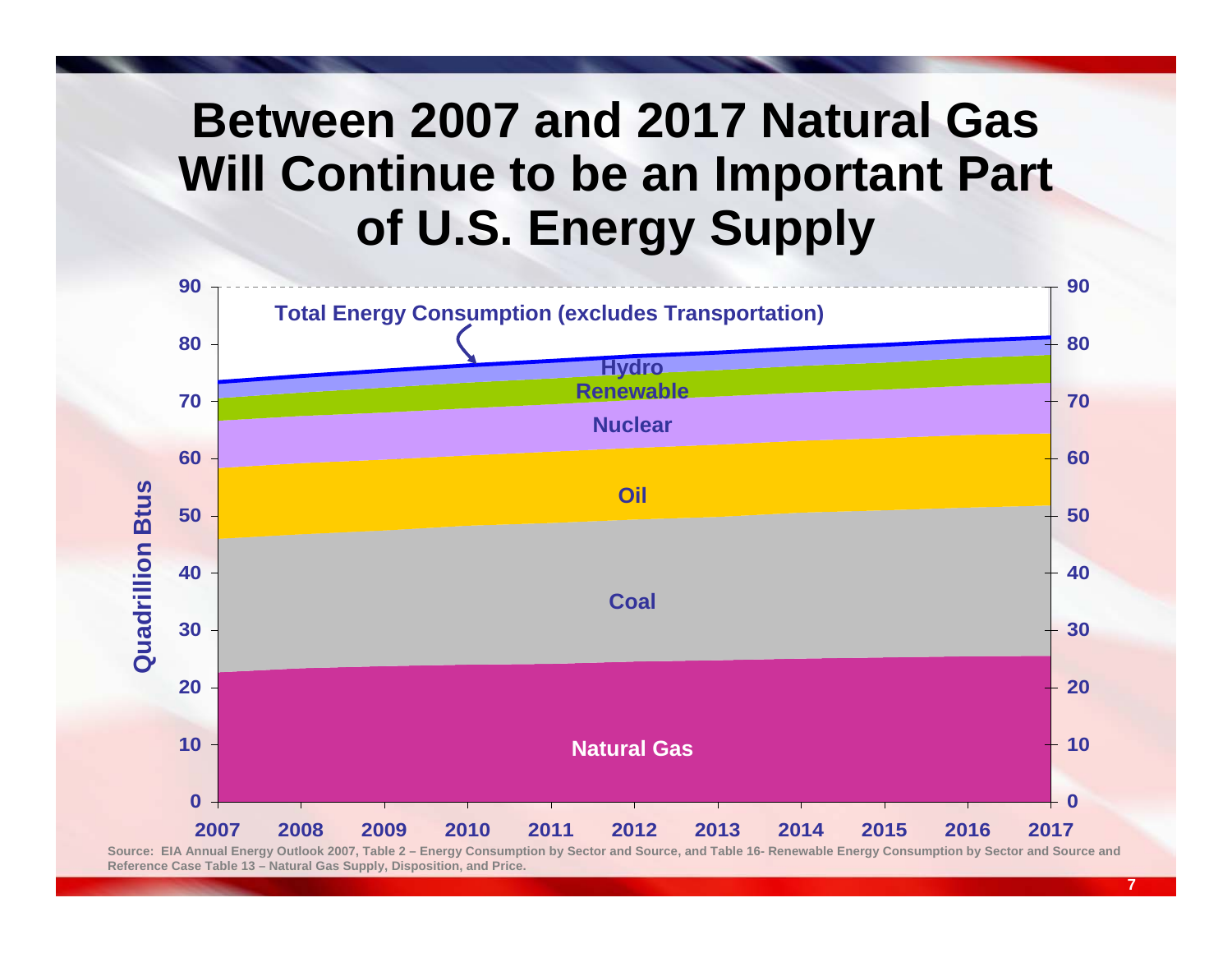## **Challenges in Meeting Our Energy Demand in the Next 10 Years?**

Â **Nuclear energy - lengthy construction time**  Â **Coal - CO2 capture, transportation and storage** Â **Renewable - need to build new transmission**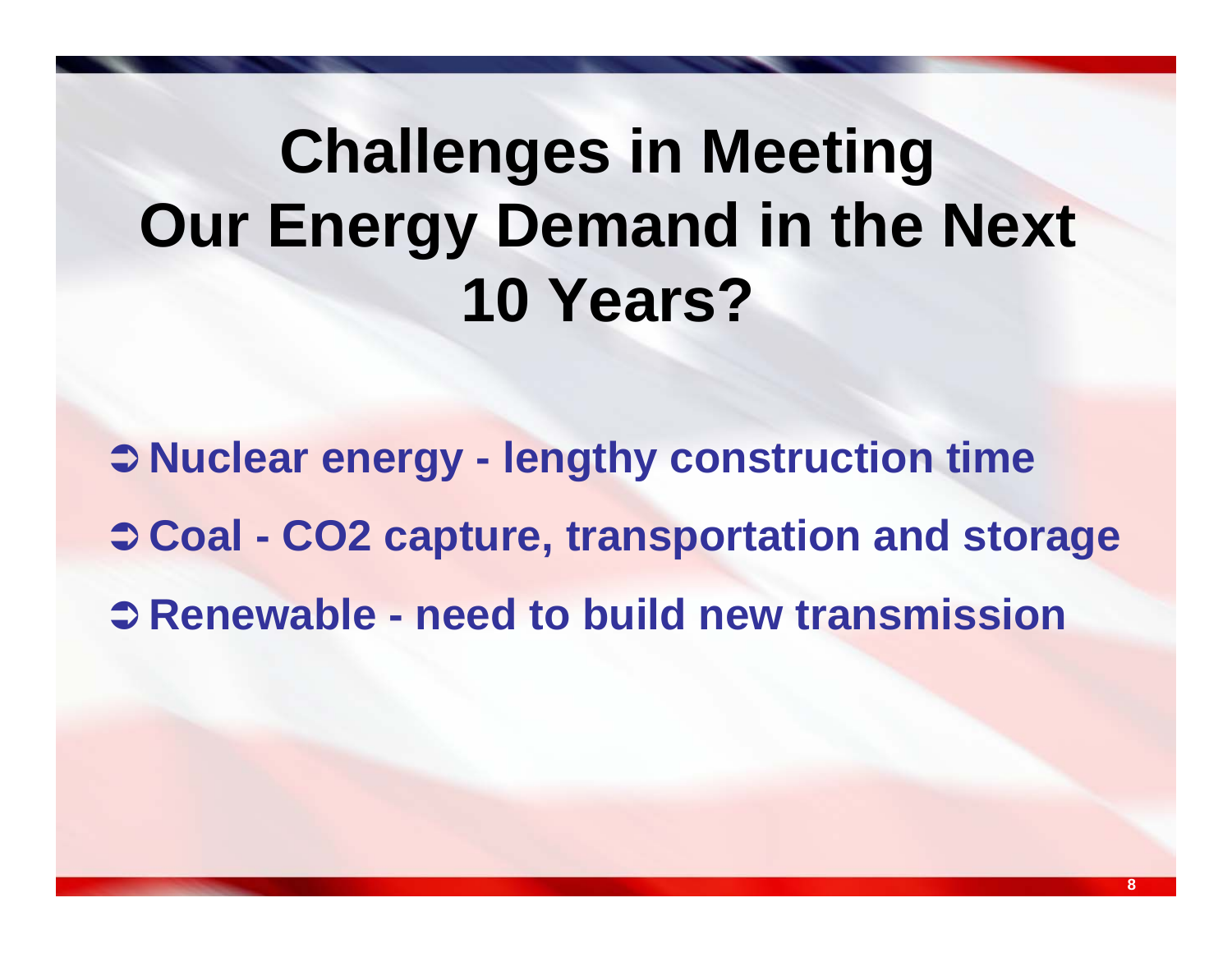## **Nuclear Energy Has A Long Timeline**

**The Nuclear Energy Institute estimates that it will take 9 years to build a new nuclear power plant in the U.S.**

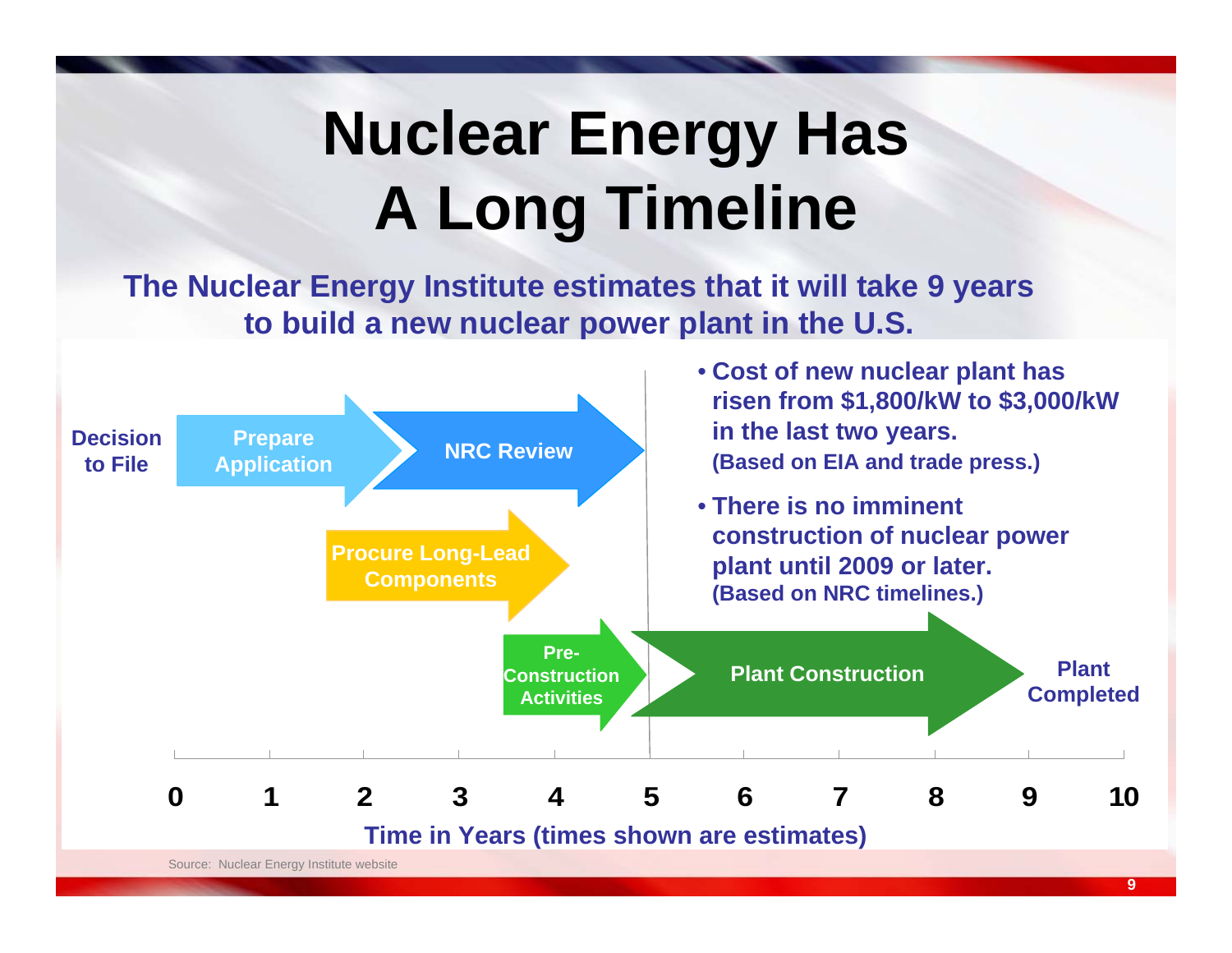#### **Coal-fired Generation is Problematic**

- **→ From 2006 to the present, over 24,700 MW of coal fired** power plants projects were canceled.
- $\supset$  Legislation introduced in Congress to capture carbon dioxide was read twice and referred to the Energy and Natural Resources Committee. Cost of new coal fired power plant has increased twenty five to thirty percent in the last 18 months, from \$1,300/kW to about \$2,200/kW, and rising.
- $\supset$  In comparison, the cost of new gas-fired generating plant is about \$1,000/kW.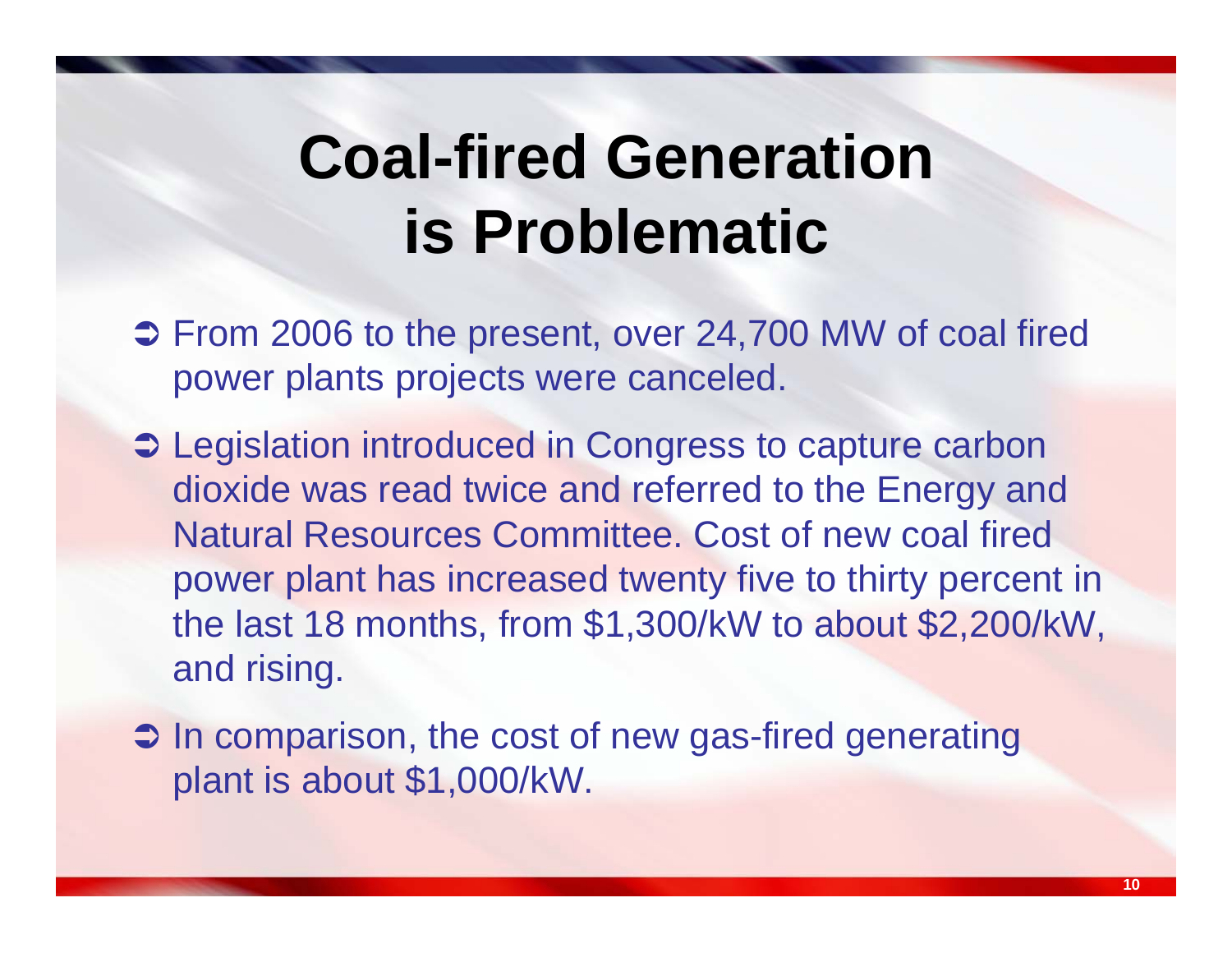### **Getting Power from Renewable Sources to Load Centers Will Challenge the Grid**

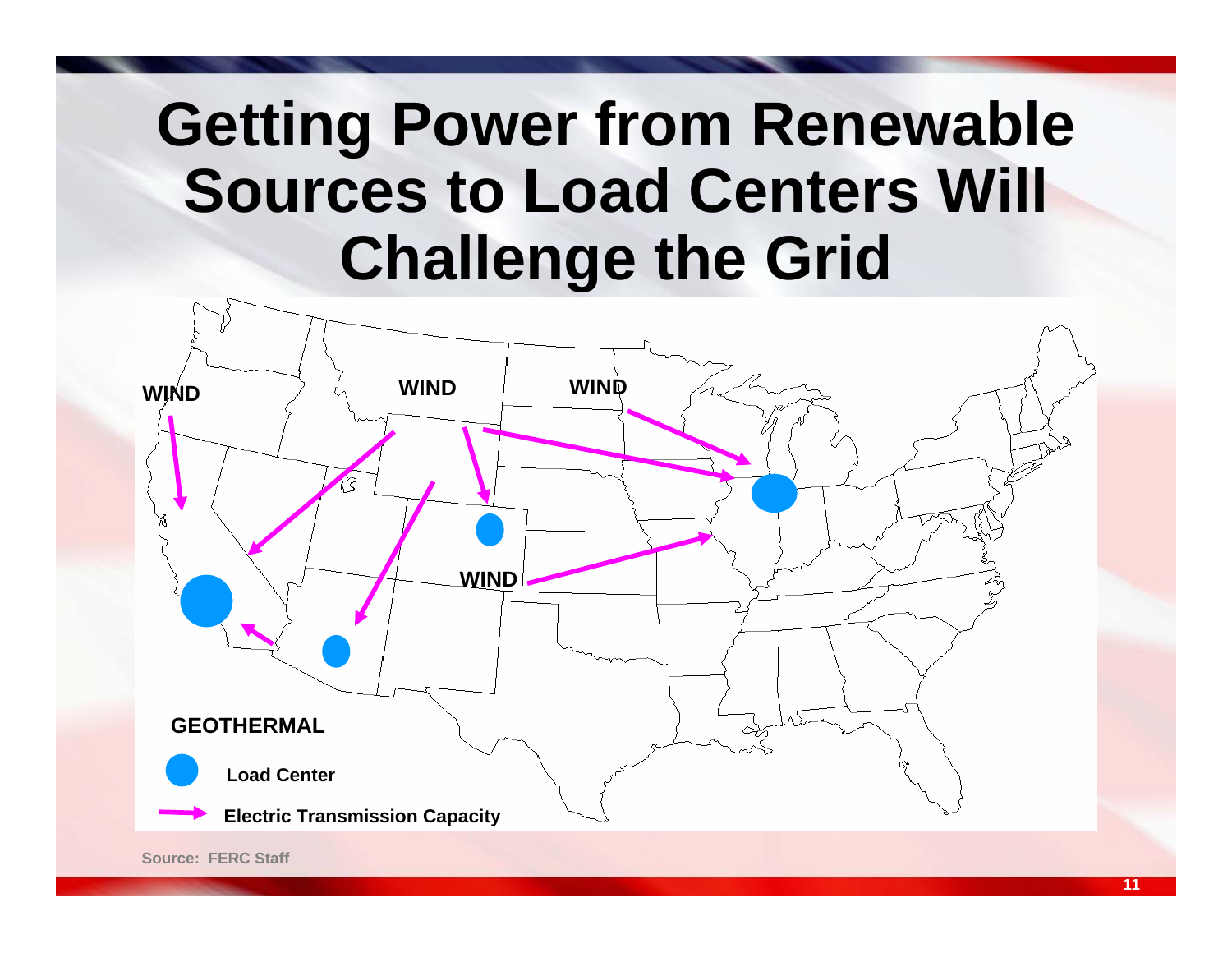#### **Since 2000, 14 Transmission Lines Have Been Built That Physically Cross State Borders**



Sources: NERC Summer and Winter Assessments, WECC Existing Generation and Significant Additions and Changes to System Facilities Reports and FERC's Transmission Database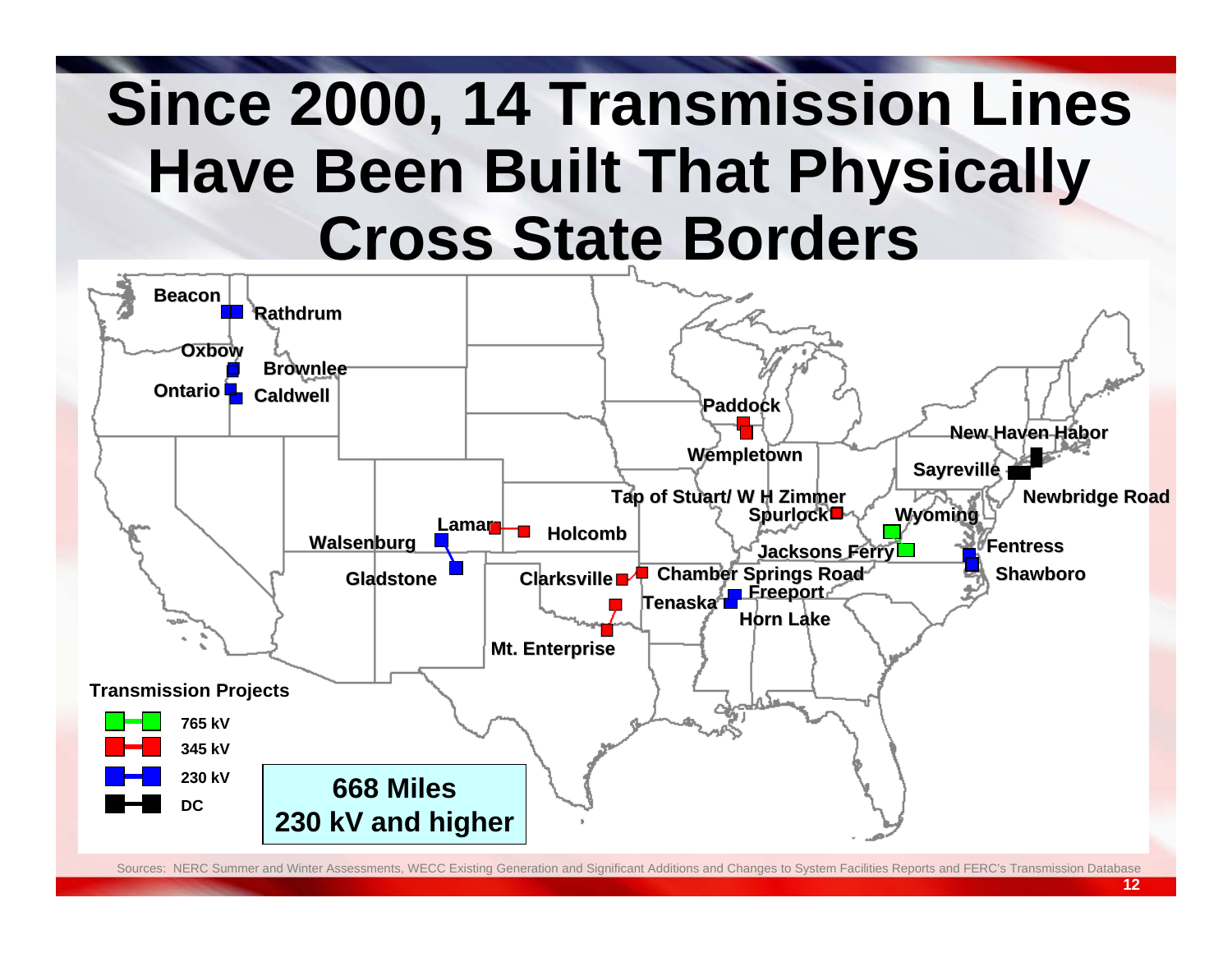### **Total Daily Energy Consumption for 2007 and 2017**

**By the end of 2007, total daily energy consumption is projected to be equivalent to about 201 Bcf/d.**

**By the end of 2017, total daily energy consumption is projected to be equivalent to about 222 Bcf/d.**



**Source: EIA Annual Energy Outlook 2007, Table 2 – Energy Consumption by Sector and Source, and Table 16- Renewable Energy Consumption by Sector and Source and Reference Case Table 13 – Natural Gas Supply, Disposition, and Price.**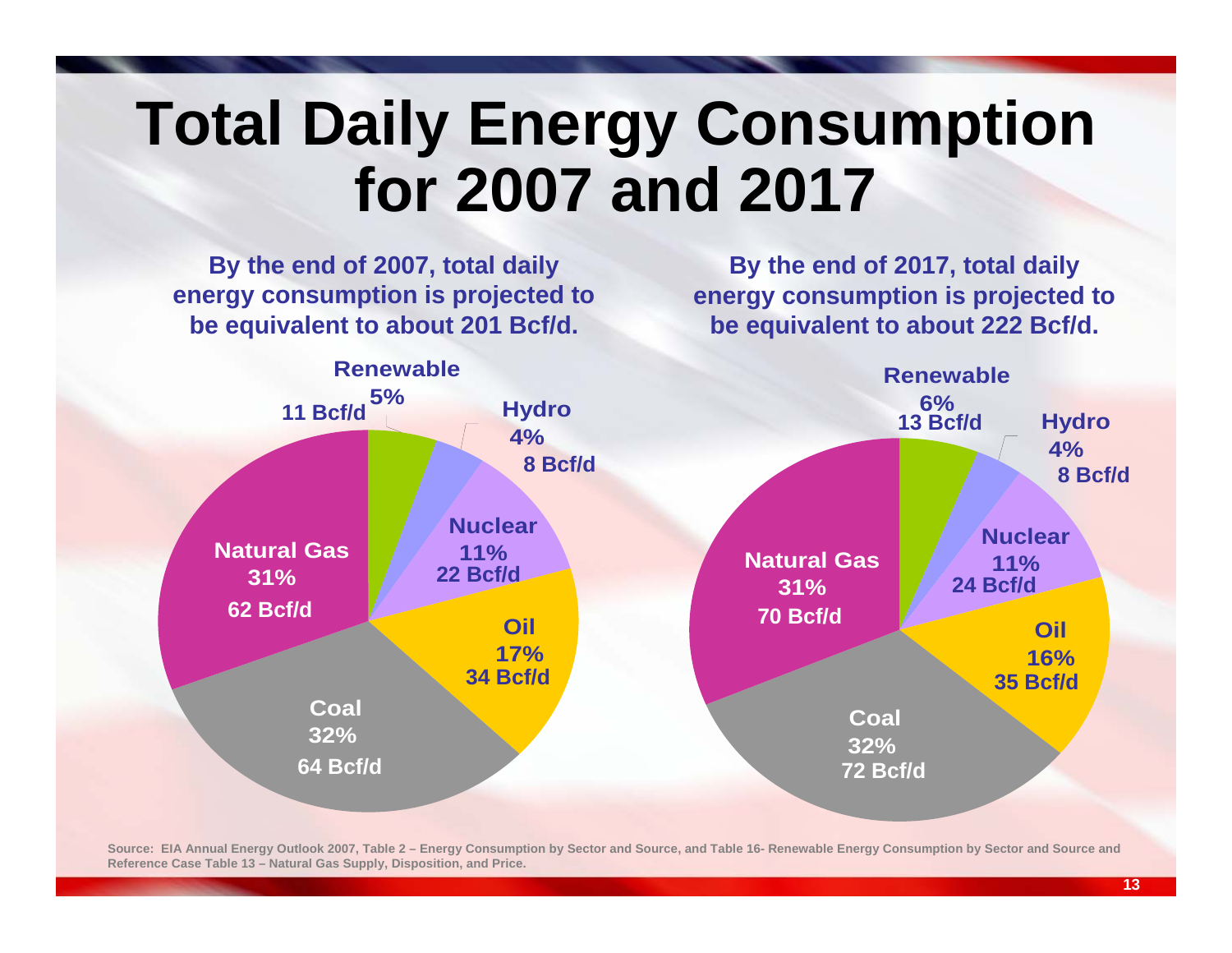## **United States Production for Lower 48 and LNG Overview**

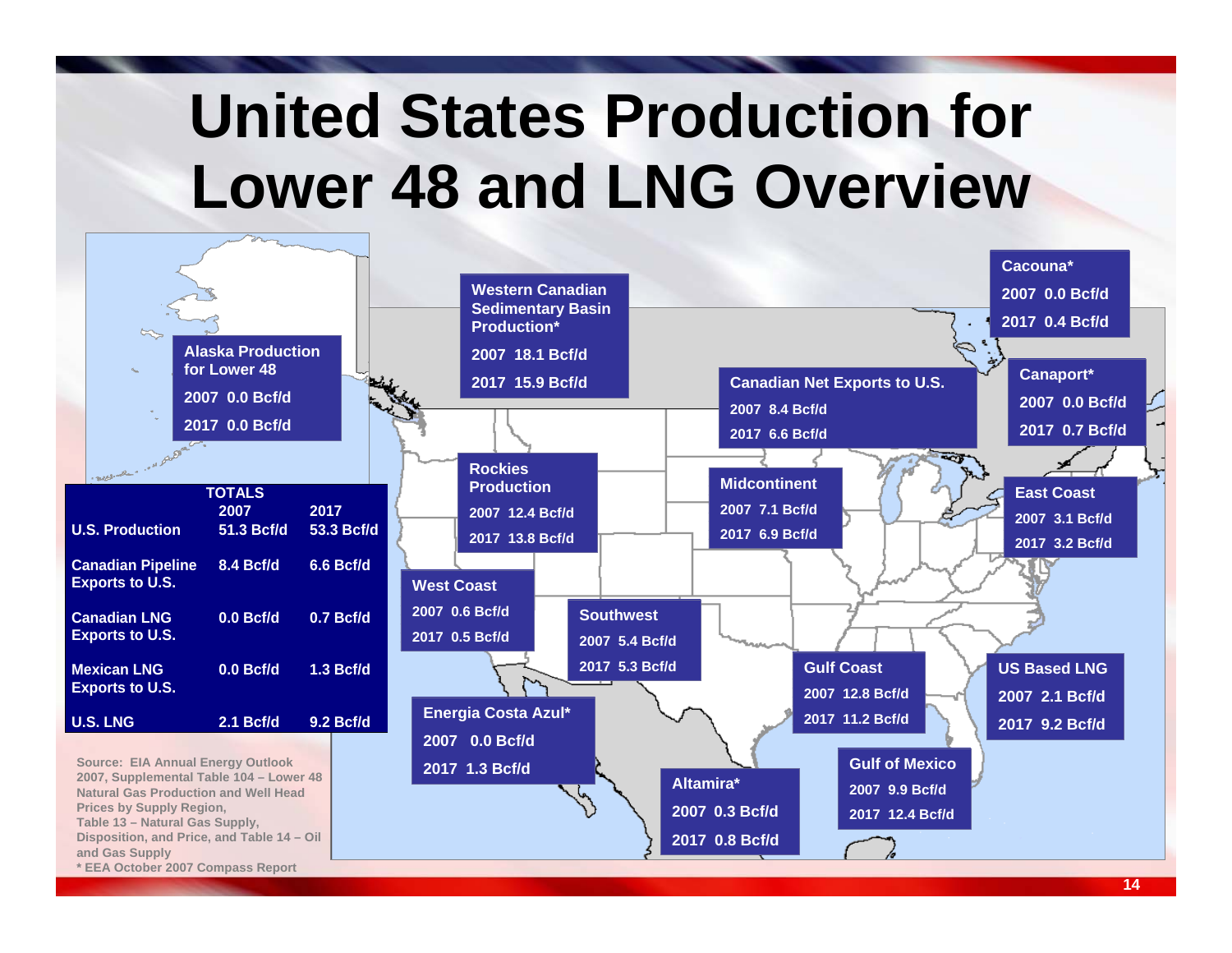#### **In 2017, the Amount of Imported LNG Will Exceed Pipeline Imports**



Source: EIA's Annual Energy Outlook 2007, Reference Case Table 13 – Natural Gas Supply, Disposition, and Price.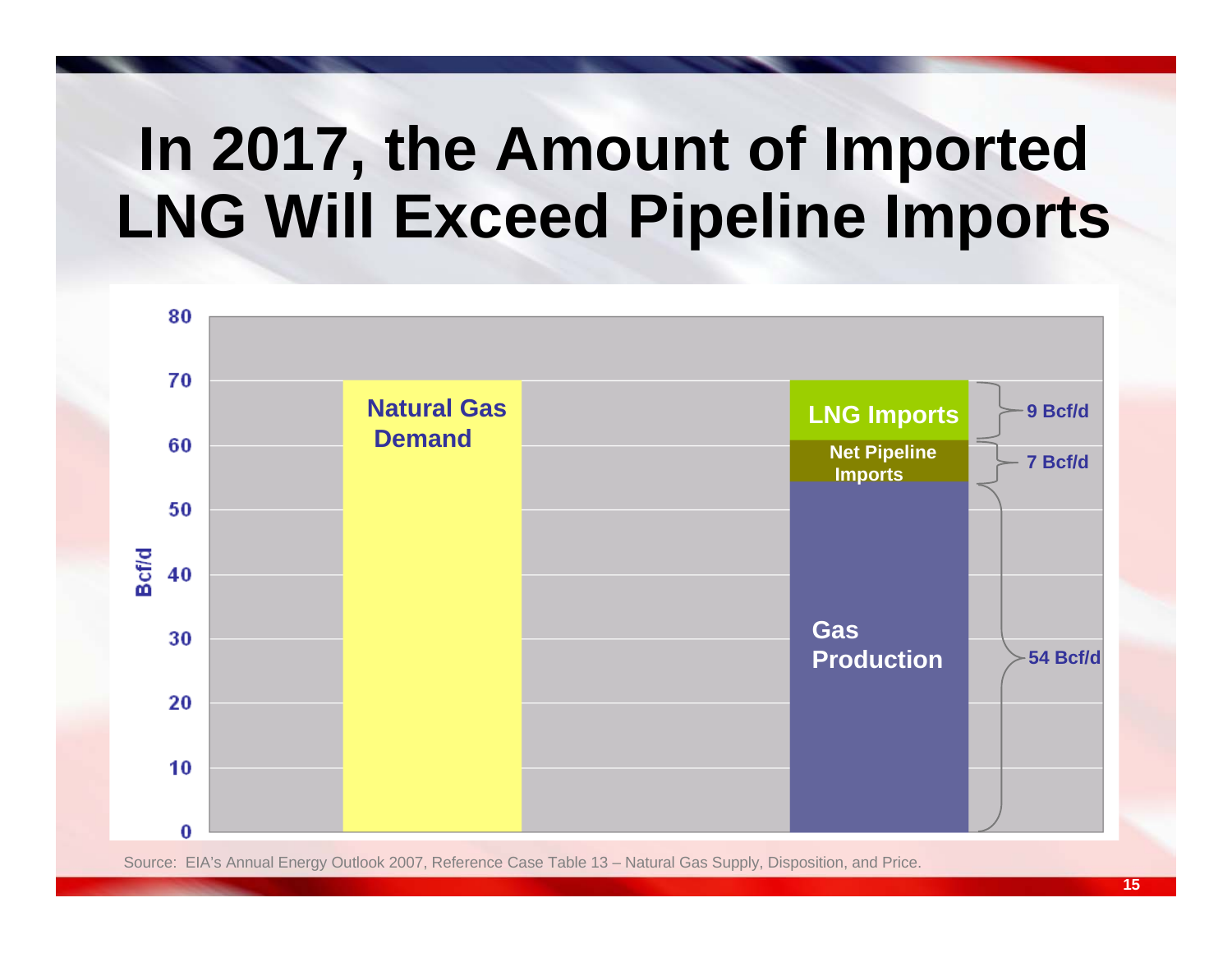### **North American LNG Terminals Existing**



**U.S.A. Everett, MA :** 1.035 Bcfd (SUEZ LNG - DOMAC)

**B. Cove Point, MD :** 1.0 Bcfd (Dominion - Cove Point LNG)

**C. Elba Island, GA :** 1.2 Bcfd (El Paso - Southern LNG)

- **D. Lake Charles, LA :** 2.1 Bcfd (Southern Union - Trunkline LNG)
- **E. Gulf of Mexico:** 0.5 Bcfd, (Gulf Gateway Energy Bridge - Excelerate Energy)

#### **Mexico**

**F. Altamira, Tamulipas:** 0.7 Bcfd, (Shell/Total/Mitsui)

**Total: 6.5 Bcfd**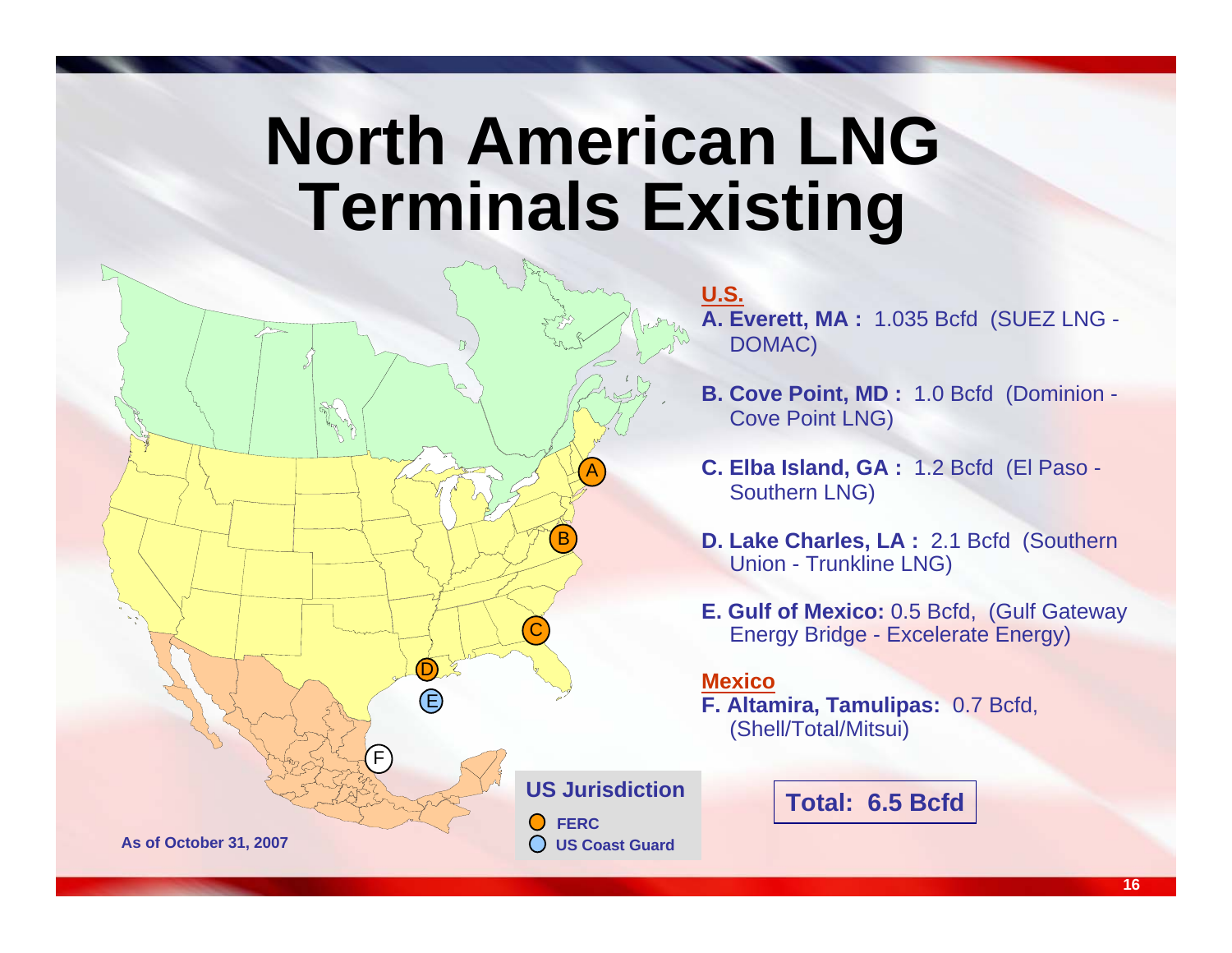## **North American LNG Terminals Under Construction**



**U.S.**

- **1. Hackberry, LA:** 1.8 Bcfd (Cameron LNG -
- Sempra Energy)
- **2. Freeport, TX:** 1.5 Bcfd, (Cheniere/Freeport LNG Dev.)
- **3. Sabine, LA:** 2.6 Bcfd (Sabine Pass Cheniere LNG)
- **4. Sabine, TX:** 2.0 Bcfd (Golden Pass ExxonMobil)
- **5. Cove Point, MD :** 0.8 Bcfd (Dominion Expansion)\*
- **6. Sabine, LA:** 1.4 Bcfd (Sabine Pass Cheniere LNG - Expansion)
- **7. Offshore Boston, MA:** 0.8 Bcfd (Northeast Gateway - Excelerate Energy)

#### **Canada**

**8. St. John, NB:** 1.0 Bcfd, (Canaport - Irving Oil) **Mexico**

**9. Baja California, MX:** 1.0 Bcfd, (Sempra)

**Total: 12.9 Bcfd**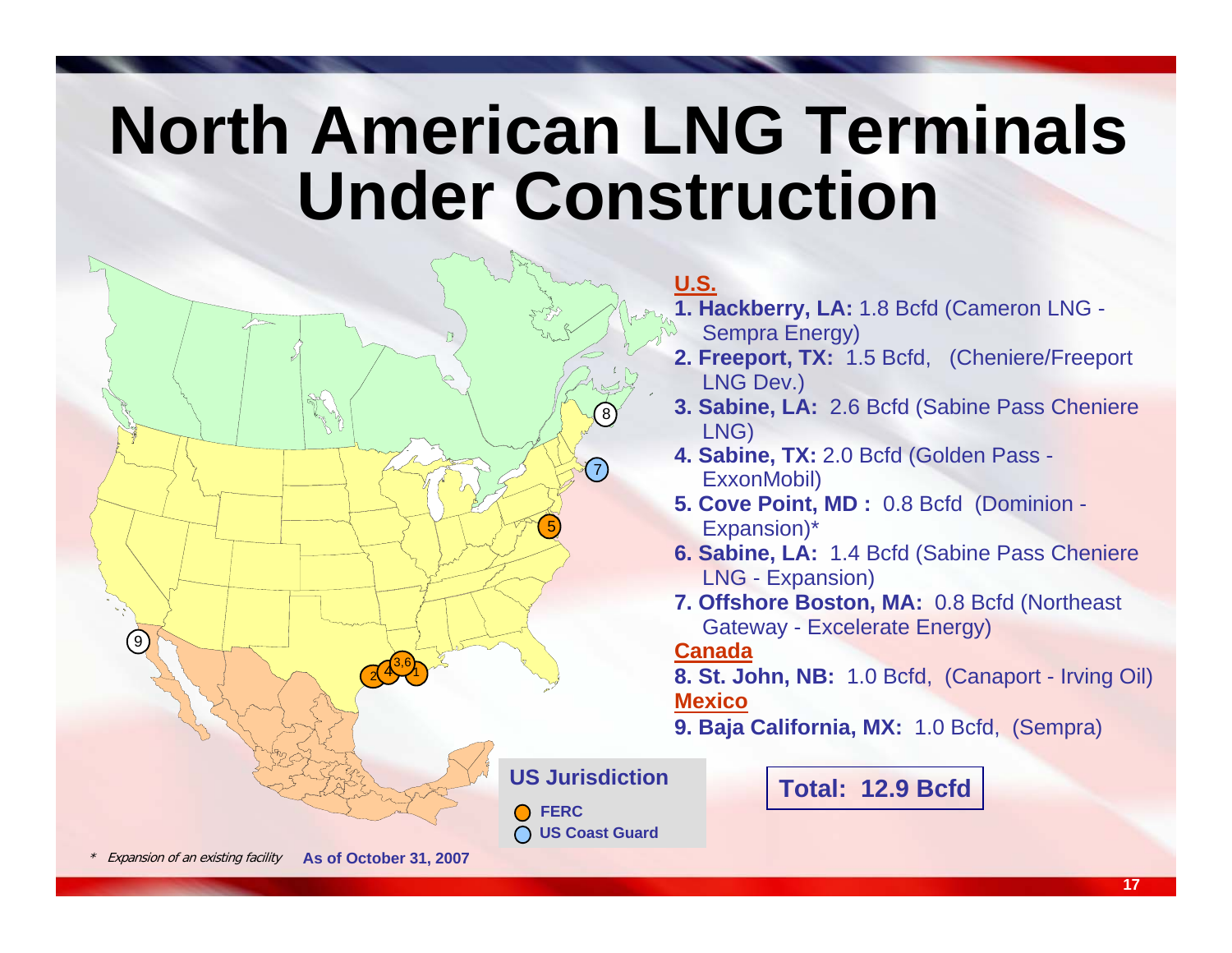#### **North American LNG Terminals PermittedPermitted - NOT UNDER CONSTRUCTION**



**U.S. - FERC**

- **1. Corpus Christi, TX: 1.0 Bcfd (Ingleside Energy – Occidental Energy Ventures)**
- **2. Corpus Christi, TX: 2.6 Bcfd, (Cheniere LNG)**
- **3. Corpus Christi, TX : 1.1 Bcfd (Vista Del Sol - ExxonMobil)**
- **4. Fall River, MA : 0.8 Bcfd, (Weaver's Cove Energy/Hess LNG)**
- **5. Port Arthur, TX: 3.0 Bcfd (Sempra)**
- **6. Logan Township, NJ : 1.2 Bcfd (Crown Landing LNG - BP**
- **7. Cameron, LA: 3.3 Bcfd (Creole Trail LNG - Cheniere LNG)**
- **8. Freeport, TX: 2.5 Bcfd (Cheniere/Freeport LNG Dev. - Expansion)**
- **9. Hackberry, LA: 0.85 Bcfd (Cameron LNG – Sempra Energy - Expansion)**
- **10. Pascagoula, MS: 1.5 Bcfd (Gulf LNG Energy LLC)**
- **11. Pascagoula, MS: 1.3 Bcfd (Casotte Landing - ChevronTexaco)**
- **12. Port Lavaca, TX: 1.0 Bcfd (Calhoun LNG – Gulf Coast LNG Partners)**
- **13. Elba Island, GA: 0.9 Bcfd (El Paso - Southern LNG Expansion)\***
- **U.S. - MARAD/Coast Guard**
- **14. Port Pelican: 1.6 Bcfd, (Chevron Texaco)**
- **15. Gulf of Mexico: 1.0 Bcfd (Main Pass McMoRan Exp.)**
- **16. Offshore Boston, MA: 0.4 Bcfd (Neptune LNG - Tractebel) Canada**
- **17. Kitimat, BC: 1.0 Bcfd (Galveston LNG)**
- **18. Rivière-du- Loup, QC: 0.5 Bcfd (Cacouna Energy - TransCanada/PetroCanada)**
- **19. Quebec City, QC : 0.5 Bcfd (Project Rabaska - Enbridge/Gaz Met/Gaz de France)**

#### **Mexico**

- **20. Baja California, MX : 1.5 Bcfd (Energy Costa Azul - Sempra - Expansion)**
- **21. Manzanillo, MX: 0.5 Bcfd**

**Total: 28.1 Bcfd**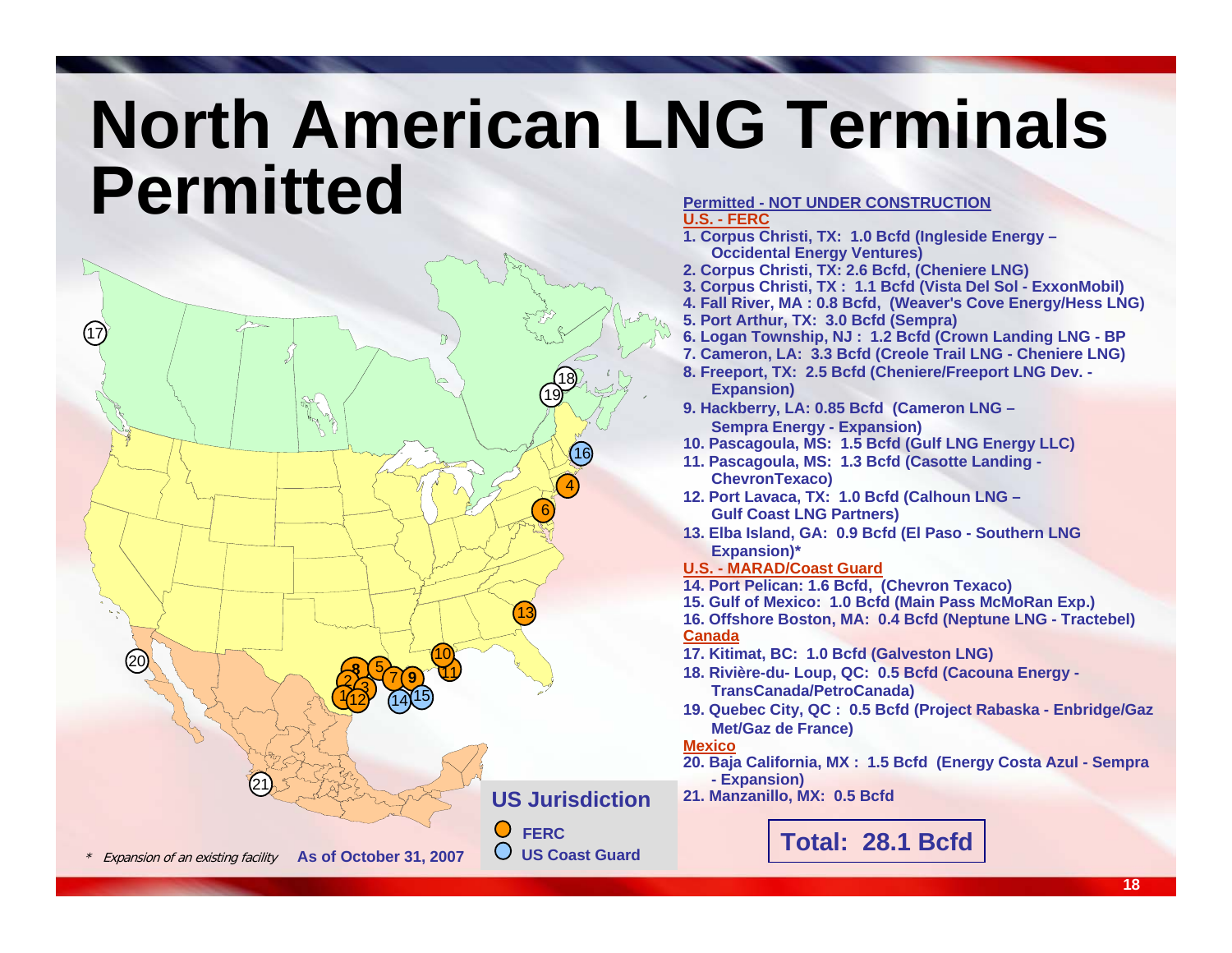### **North American LNG Terminals Pending**



#### **PROPOSED TO FERC**

- **1. Long Beach, CA : 0.7 Bcfd, (Mitsubishi/ConocoPhillips - Sound Energy Solutions)**
- **2. LI Sound, NY: 1.0 Bcfd (Broadwater Energy - TransCanada/Shell)**
- **3. Bradwood, OR: 1.0 Bcfd (Northern Star LNG - Northern Star Natural Gas LLC)**
- **4. Pleasant Point, ME: 2.0 Bcfd (Quoddy Bay, LLC)**
- **5. Robbinston, ME: 0.5 Bcfd (Downeast LNG - Kestrel Energy)**
- **6. Baltimore, MD: 1.5 Bcfd (AES Sparrows Point - AES Corporation)**
- **7. Coos Bay, OR: 1.0 Bcfd (Jordan Cove Energy Project)**
- **8. Astoria, OR: 1.5 Bcfd (Oregon LNG)**

#### **PROPOSED TO MARAD/COAST GUARD**

- **9. California Offshore : 1.4 Bcfd, (Clearwater Port LLC)**
- **10. Gulf of Mexico: 1.4 Bcfd (Bienville LNG - TORP Technology)**
- **11. Offshore Florida: 1.9 Bcfd (SUEZ Calypso - SUEZ LNG)**
- **12. Offshore California: 1.2 Bcfd (OceanWay - Woodside Natural Gas)**
- **13. Offshore Florida: 1.2 Bcfd (Hoëgh LNG - Port Dolphin Energy)**
- **14. Offshore New York: 2.0 Bcfd (Safe Harbor Energy - ASIC, LLC)**

**Total: 18.3 Bcfd**

\* Expansion of an existing facility **As of October 31, 2007**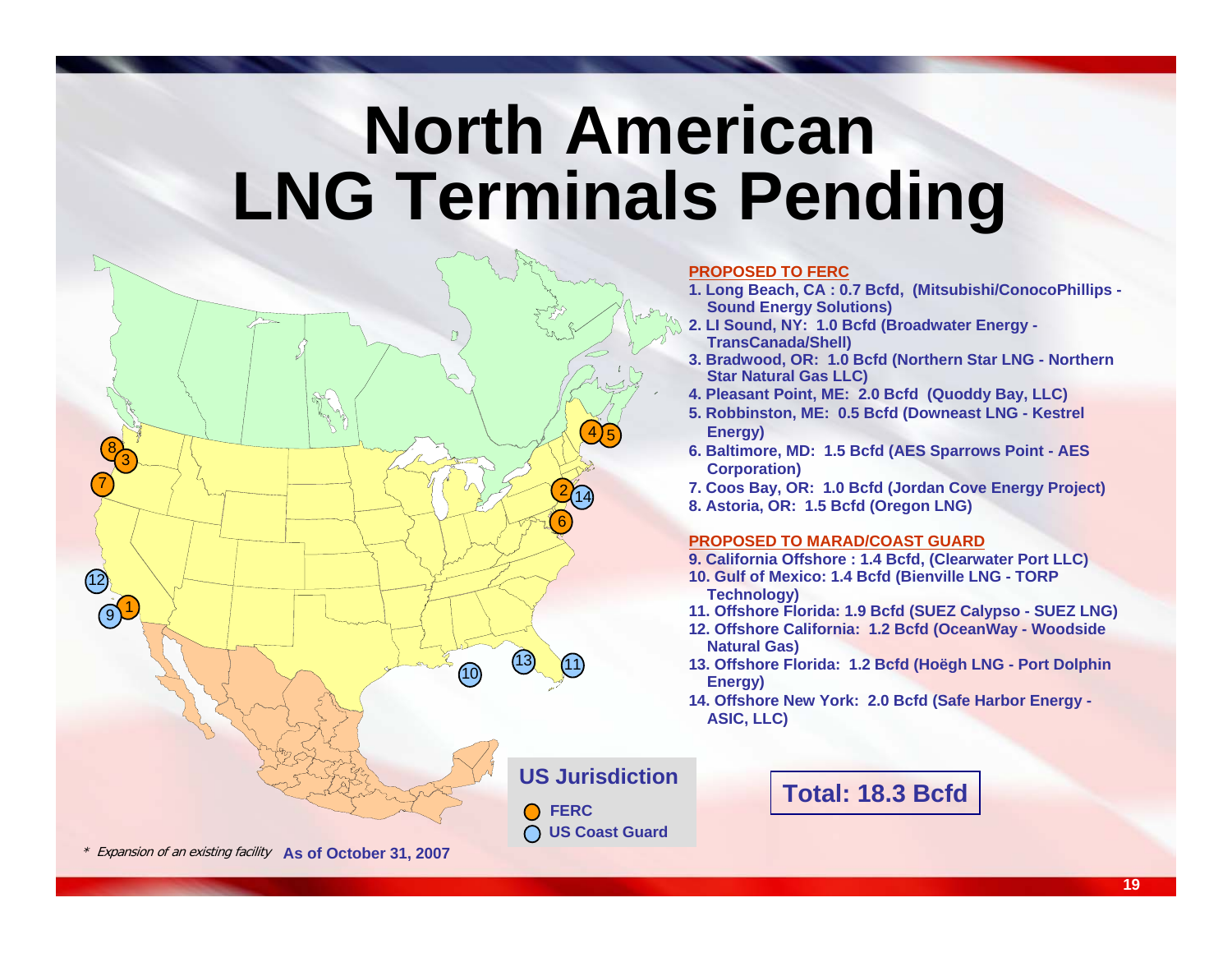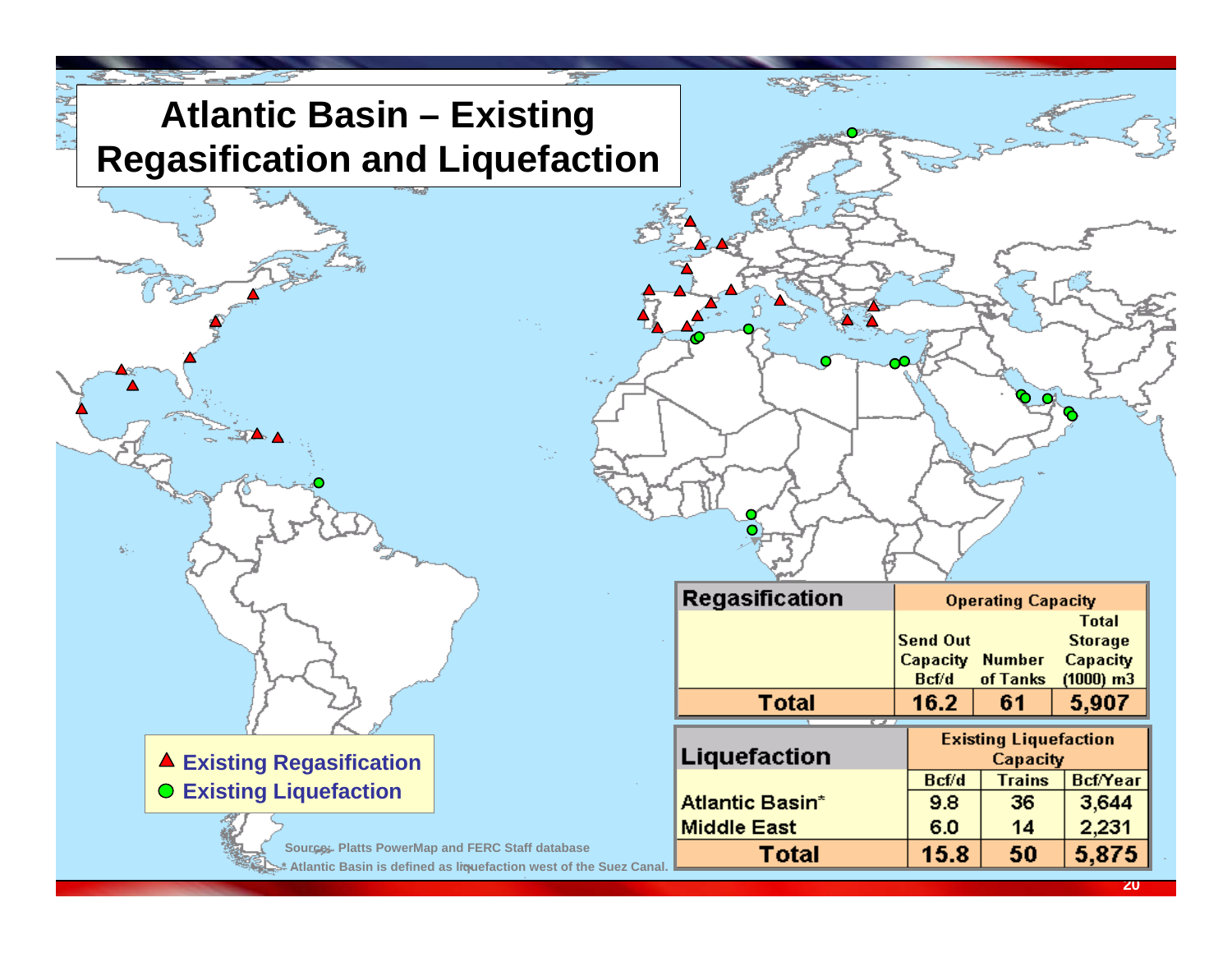

**\* Atlantic Basin is defined as liquefaction west of the Suez Canal.**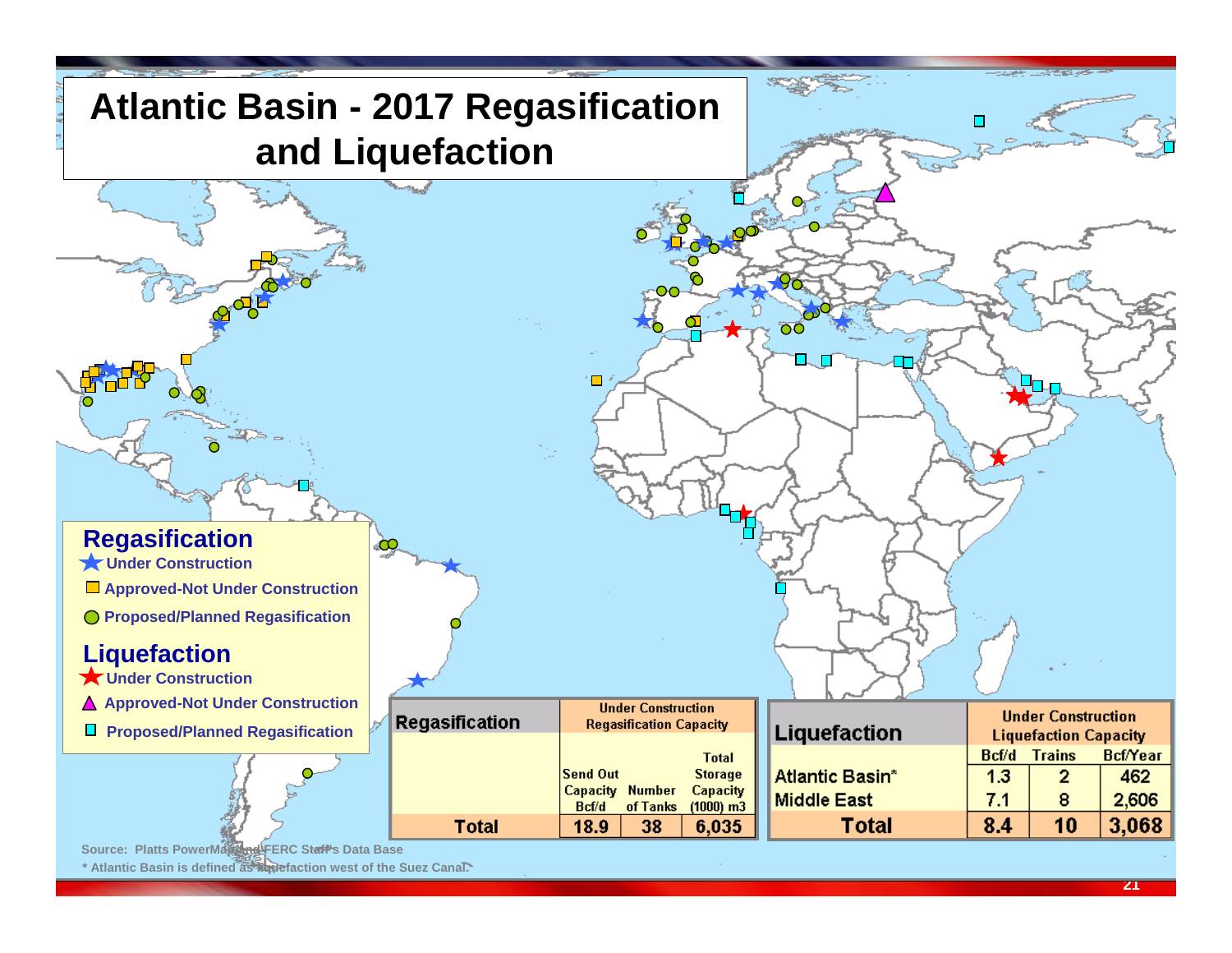#### **Storage Capacity in North America Far Surpasses LNG-importing European Countries**

|                      |                                             | <b>Europeans</b><br><b>Importing</b><br><b>LNG</b> | <b>Working Gas</b><br><b>Capacity</b><br>(Tcf) |  |
|----------------------|---------------------------------------------|----------------------------------------------------|------------------------------------------------|--|
| <b>North America</b> | <b>Working Gas</b><br><b>Capacity (Tcf)</b> | <b>Italy</b>                                       | 0.61                                           |  |
| <b>United States</b> | 3.56                                        | <b>France</b>                                      | 0.41                                           |  |
| <b>Canada</b>        | 0.52                                        | <b>United Kingdom</b>                              | 0.11                                           |  |
| <b>Mexico</b>        | 0.00                                        | <b>Spain</b>                                       | 0.07                                           |  |
|                      |                                             | <b>Belgium</b>                                     | 0.02                                           |  |
| <b>Total</b>         | 4.08                                        | <b>Total</b>                                       | 1.22                                           |  |

**Source: Data from IGU 23rd World Gas Conference-WGC 2006**